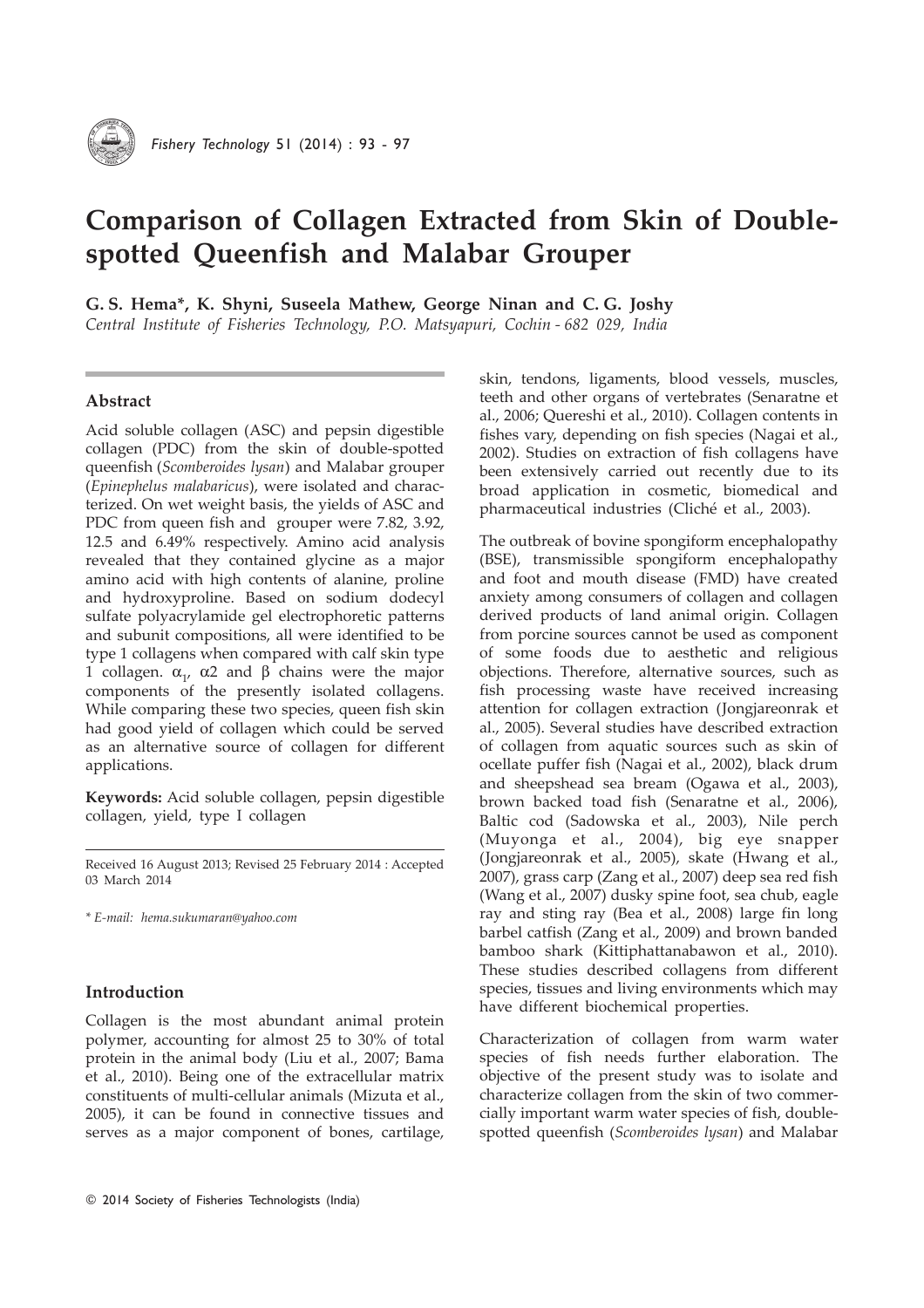grouper (Epinephelus malabaricus) for better utilization of waste from fish processing industry.

## Materials and Methods

All chemicals used were of analytical grade. Type 1 collagen from calf skin, pepsin from bovine gastric mucosa, high molecular weight markers and collagen hydrolysate were from Sigma Chemical Co. Sodium dodecyl sulphate (SDS), Coomassie brilliant blue R-250 & N,N,N',N'-tetra methyl ethylene diamine (TEMED) were procured from Bio-Rad laboratories.

Fresh skin of fishes, grouper and queenfish weighing  $1.8 \pm 0.87$  kg and of total length  $46 \pm 3.5$  cm and  $4.6 \pm 1.1$  kg and of total length  $76 \pm 5.6$  cm respectively were procured from local market near Cochin, Kerala. Skin were stored in ice with a skin/ ice ratio of 1:2 (w/w) and transported within 1 h to the laboratory. The skin was washed with cold water  $(5-8°C)$  and cut into small pieces  $(2 \pm 0.5 \text{ cm}^2)$ . The prepared skin samples were packed in polyethylene bags, added glaze water and kept at -20°C prior to collagen extraction.

The raw skin of these two species and their collagens (both acid soluble and pepsin digestible collagens) were subjected to proximate analysis, according to AOAC (2000).

Acid Soluble Collagen (ASC) and Pepsin Digestible Collagen (PDC) were extracted from queenfish skin and grouper skin. All procedures were performed as per Hema et al. (2013). All the extraction processes were carried out at 4°C. To remove noncollagenous proteins, the skin portions were mixed with ten volumes (v/w) of 0.1 M NaOH and stirred for 5 to 6 h. The sample was then washed thoroughly with excess distilled water until the pH was neutral or slightly basic. The residue was filtered using cheese cloth and actively stirred in five volumes  $(v/w)$  of 0.5 M acetic acid for 20 h to extract acid soluble collagen. The supernatant after centrifugation (3000 rpm, 20 min) was collected. The residue was once again extracted with acid as above and the combined supernatants were taken ASC. Residue from the previous step was homogenized with 30 volumes of 0.5M formic acid for 1 min and stirred for 24 h. A solution of pepsin having activity  $>250$  units mg<sup>-1</sup> (enzyme / tissue ratio 1:100) was added to this and stirred for another 24 h. The supernatant after centrifugation was taken as PDC. Crystalline sodium chloride was added to both supernatants to the level of 10% and stirred for 24 h to precipitate collagen. The precipitate was suspended in Tris-glycine buffer (50 mM containing 0.2 M NaCl, pH 7.4) and dialyzed against the same buffer for 24 h and then centrifuged. The collagen obtained was spray dried to get fine powder.

For amino acid analysis 100 mg dry collagen sample was weighed and hydrolyzed with 10 ml 6 N HCl at 110°C for 24 h. The filtered sample was injected to the amino acid analyzer (HPLC- LC 10 AS). The amino acid composition was determined as per the method of Ishida et al. (1981) using Model Hitachi L-2130 Elite La Chrome (Tokyo, Japan) amino acid analyser connected with cation exchange column (Shodex, CX Pak, 4.6×15mm). Electrophoretic patterns of the collagens were analyzed according to Laemmli (1970) by SDS PAGE.

All experiments were done in triplicates. Mean values with standard deviations (SD) were reported. Means were compared using t-test. The significant difference between means was computed at 5% level of significance using SAS 9.3

## Results and Discussion

Table 1 shows proximate composition of skin of queenfish and grouper. The protein, fat and ash contents are higher for queenfish compared to grouper. Table 2 shows the proximate values of the collagen extracted from the skin of the two species. From the table it is clear that there is negligible

Table 1. Proximate composition of skin of grouper and queenfish

| Sample         | Moisture $(\%)$             | Protein $(\%)$           | Fat $(\%)$                    | Ash $(\%)$               |
|----------------|-----------------------------|--------------------------|-------------------------------|--------------------------|
| Grouper skin   | $70.62 \pm 1.05^{\text{a}}$ | $20.78 \pm 0.68^{\circ}$ | $03.58 \pm 0.36^b$            | $02.05 \pm 0.11^b$       |
| Queenfish skin | $64.67 \pm 0.40^{\rm b}$    | $22.43 \pm 0.29^{\circ}$ | $07.76 \pm 0.71$ <sup>a</sup> | $04.04 \pm 0.09^{\circ}$ |

Values are given as mean ± SD. Values with the same superscript letters within a column are not significantly different  $(p>0.05)$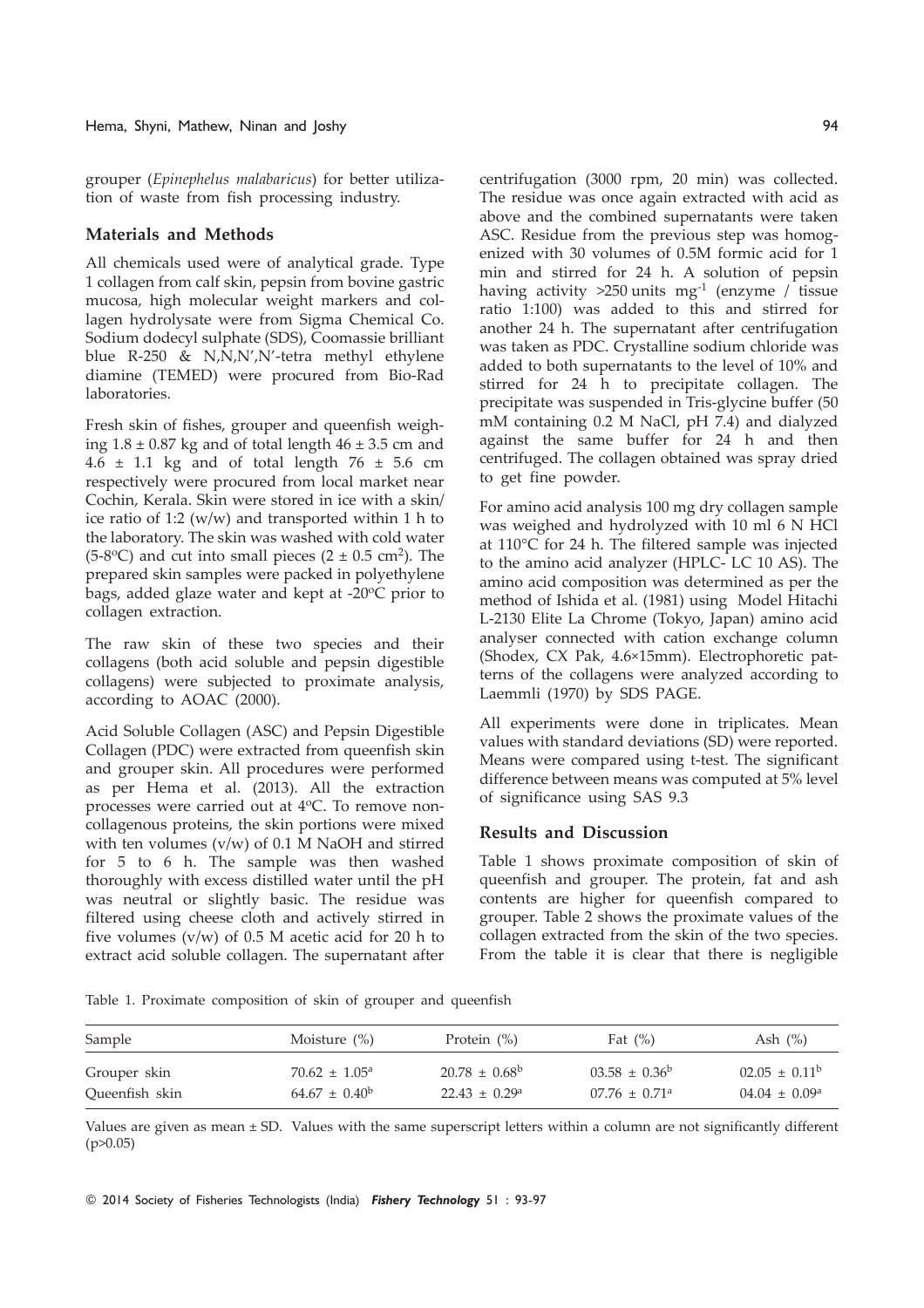### Collagen from Skin of Double-spotted Queenfish and Malabar Grouper 95

| Sample                  | Moisture $(\% )$            | Protein $(\%)$                | Fat $(\%)$                  | Ash $(\%)$               |
|-------------------------|-----------------------------|-------------------------------|-----------------------------|--------------------------|
| Grouper skin collagen   | $06.46 \pm 0.24^b$          | $91.07 \pm 0.94$ <sup>a</sup> | $00.45 \pm 0.12^{\text{a}}$ | $00.54 \pm 0.07^{\circ}$ |
| Queenfish skin collagen | $07.39 \pm 0.14^{\text{a}}$ | $90.66 \pm 0.92$ <sup>a</sup> | $00.61 \pm 0.06^{\text{a}}$ | $00.80 \pm 0.06^{\circ}$ |

Table 2. Proximate composition of collagen extracted from skin of grouper and queenfish

Values are given as mean ± SD. Values with the same superscript letters within a column are not significantly different  $(p>0.05)$ 

amount of fat and ash contents in the extracted collagen. Table 3 compares the yield of collagen from the two species and the yield is high for grouper skin (p>0.05).

Amino acid composition of ASC and PDC extracted from grouper and queenfish skins is given in Table 4. The analysis detected the presence of 18 amino acids and it contained high percentage of glycine, followed by alanine, proline, hydroxyproline and

Table 3. Collagen yield from grouper skin and queenfish skin

| Collagen type           | ASC $(\% )$             | PDC $(\% )$                  |
|-------------------------|-------------------------|------------------------------|
| Grouper skin collagen   | $12.5 \pm 0.63^{\circ}$ | $6.49 \pm 0.51$ <sup>a</sup> |
| Queenfish skin collagen | $7.82 \pm 0.70^{\rm b}$ | $3.92 \pm 0.11^{\rm b}$      |

ASC: Acid soluble collagen; PDC: Pepsin digestible collagen Values are given as mean  $\pm$  SD. Values with the same super script letters within a column are not significantly different (p>0.05)

Table 4. Amino acid composition of acid soluble collagen and pepsin digestible collagen from grouper and queenfish skin (expressed as residues per 1000 total amino acid residues)

| Amino Acids     | Queenfish<br>skin ASC    | Queenfish<br>skin PDC    | Grouper<br>skin ASC      | Grouper<br>skin PDC      |
|-----------------|--------------------------|--------------------------|--------------------------|--------------------------|
| Alanine         | $118 \pm 0.11$           | $130 \pm 0.15$           | $131 \pm 0.45$           | $109 \pm 0.71$           |
| Arginine        | $46 \pm 0.02$            | $53 \pm 0.53$            | $54 \pm 0.67$            | $52 \pm 0.66$            |
| Aspartic acid   | $41 \pm 0.15$            | $43 \pm 0.14$            | $42 \pm 0.21$            | $43 \pm 0.14$            |
| Cysteine        | $\overline{\phantom{a}}$ | $\overline{\phantom{0}}$ | $\overline{\phantom{a}}$ | $\overline{\phantom{a}}$ |
| Glutamic acid   | $74 \pm 0.21$            | $62 \pm 0.10$            | $62 \pm 0.54$            | $76 \pm 0.44$            |
| Glycine         | $332 \pm 0.20$           | $328 \pm 0.14$           | $330 \pm 0.71$           | $315 \pm 0.84$           |
| Histidine       | $9 \pm 0.11$             | $7~\pm~0.5$              | $7 \pm 0.45$             | $8 \pm 0.42$             |
| Isoleucine      | $9 \pm 0.00$             | $8 \pm 0.18$             | $7 \pm 0.59$             | $21 \pm 0.84$            |
| Leucine         | $18 \pm 0.05$            | $22 \pm 0.22$            | $21 \pm 0.55$            | $24 \pm 0.65$            |
| Lysine          | $25 \pm 0.09$            | $24 \pm 0.09$            | $24 \pm 0.23$            | $26 \pm 0.43$            |
| Hydroxy lysine  | $8 \pm 0.07$             | $6 \pm 0.16$             | $6 \pm 0.42$             | $8 \pm 0.28$             |
| Methionine      | $11 \pm 0.05$            | $11 \pm 0.20$            | $11 \pm 0.12$            | $12 \pm 0.54$            |
| Phenyl alanine  | $14 \pm 0.15$            | $18 \pm 0.14$            | $20 \pm 0.67$            | $15 \pm 0.23$            |
| Hydroxy proline | $78 \pm 0.14$            | $66 \pm 0.17$            | $68 \pm 0.47$            | $95 \pm 0.75$            |
| Proline         | $99 \pm 0.10$            | $115 \pm 0.22$           | $117 \pm 0.55$           | $98 \pm 0.43$            |
| Serine          | $43 \pm 0.12$            | $41 \pm 0.10$            | $41 \pm 0.43$            | $32 \pm 0.91$            |
| Threonine       | $23 \pm 0.05$            | $22 \pm 0.00$            | $22 \pm 0.14$            | $23 \pm 0.21$            |
| Tyrosine        | $2 \pm 0.11$             | $1 \pm 0.15$             | $1 \pm 0.56$             | $2 \pm 0.45$             |
| Valine          | $28 \pm 0.17$            | $29 \pm 0.08$            | $29 \pm 0.87$            | $25 \pm 0.19$            |

ASC: Acid soluble collagen; PDC: Pepsin digestible collagen. Values are given as mean ± SD

© 2014 Society of Fisheries Technologists (India) Fishery Technology 51 : 93-97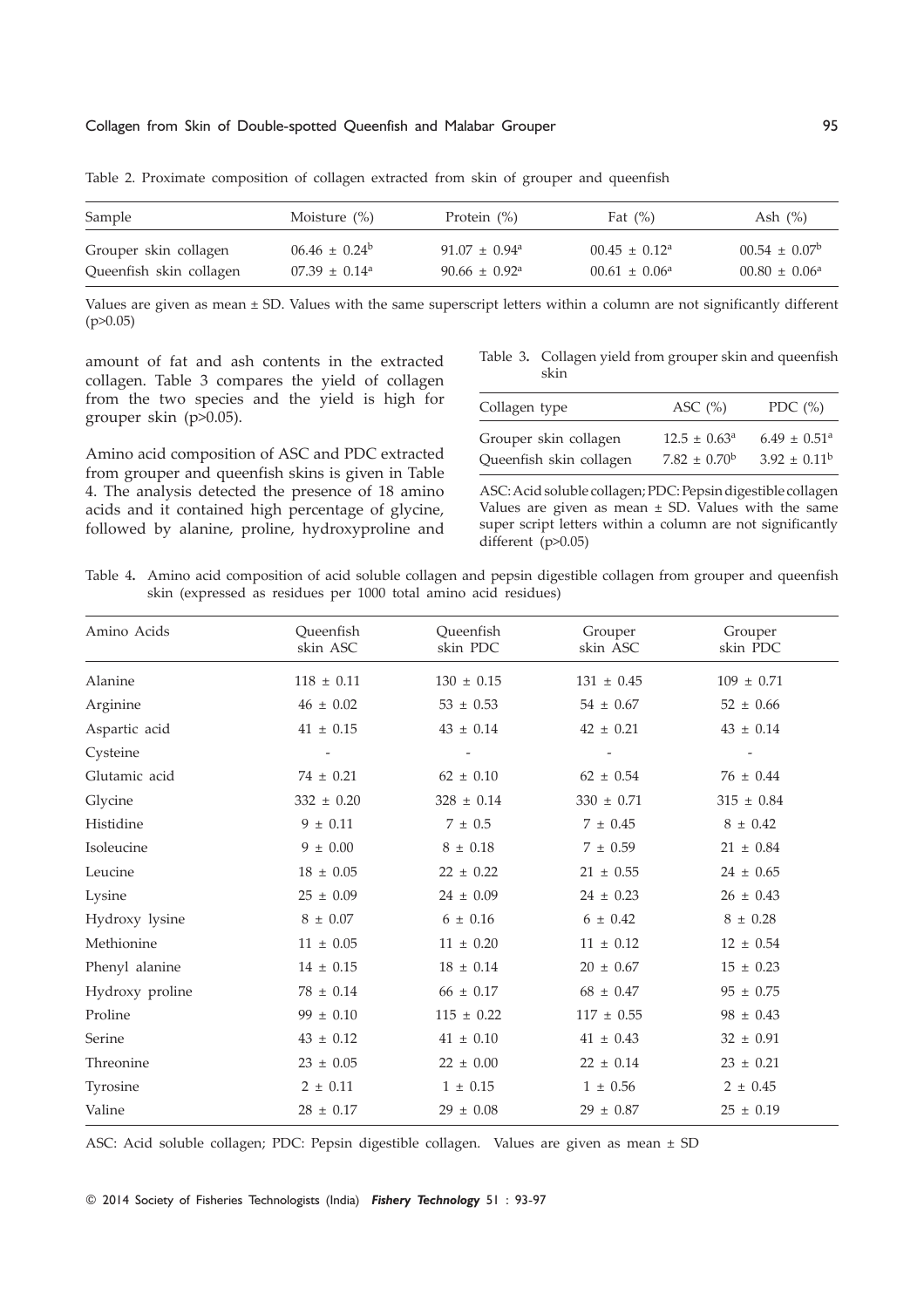glutamic acid. On the other hand, histidine and tyrosine were found to be least and cysteine completely absent in the collagens. The imino acid content (proline + hydroxyproline) of queenfish and grouper skin ASC and PDC was 177, 181, 185 and 193 per 1000 residues respectively. The values are comparable to most fish collagens such as grass carp skin collagen (186 residues/1000 residues) and big eye snapper skin collagen (193 residues/1000 residues) (Kittiphattanabawon et al., 2005; Zhang et al., 2007). The variation in imino acid content amongst different species is mostly due to changes in the habitat, particularly temperature.

SDS-PAGE patterns of collagens from the skin of queenfish and grouper are shown in Fig. 1. Collagen extracted from both the species shows similar protein patterns and it was found that the major constituents of both ASC and PDC consisted of α chains ( $\alpha_1$   $\alpha_2$ ) and β chains. These patterns were similar to the type 1 collagen from calf skin (lane 6), and also in accordance with those of collagens from most other fish species previously reported (Muyonga et al., 2004; Nagai et al., 2001). Type I collagen consists of two identical α chains (Pearson & Young, 1989; Wong, 1989). Fish skin and bone have been reported to contain type I as the major collagen (Ciarlo et al., 1997; Kimura & Ohno, 1987; Montero et al., 1990; Nagai & Suzuki, 2000b). The skin collagens of bigeye snapper (Kittiphattanabawon et al., 2005), brown-banded bamboo shark (Kittiphattanabawon et al., 2010), Nile perch (Muyonga et al., 2004), ocellate puffer fish (Nagai et al., 2002), back drum seabream, sheepshead



Fig. 1. SDS-PAGE pattern of extracted collagen

Lane 1. High molecular weight marker, lane 2. Queenfish skin ASC, lane 3. Queenfish skin PDC, lane 4.Grouper skin ASC lane 5. Grouper skin PDC, lane 6. Type 1 collagen from calf skin seabream (Ogawa et al., 2003), brown backed toadfish (Senaratne et al., 2006), Walleye Pollock (Yan et al., 2008), and large fin long barbel catfish (Zhang et al., 2009) consisted of two  $\alpha$  chains ( $\alpha_1$ ) &  $\alpha_2$ ) and β components. No difference could be observed in the pattern of  $\alpha_1$   $\alpha_2$  and β chains of the ASC and PDC of skin of the two fishes in the present study.

Collagen yield from grouper skin was found to be high when compared to queenfish skin. All the extracted collagens showed composition typical of collagens. No differentiation could be observed in the collagens from the two species against standard bovine collagen indicating their type 1 nature. The amino acid pattern and SDS-PAGE of collagens extracted in the present study indicate that the process of extraction yielded pure collagen and extraction of collagen by digesting with pepsin increases the yield of total collagen from fish skin.

## Acknowledgements

The financial assistance for the study from Department of Biotechnology is thankfully acknowledged. Acknowledgements are also due to Director, CIFT for providing facilities to carry out this study.

### References

- AOAC (2000) Official Methods of Analysis. 17th edn., Association of Official Analytical Chemists, Washington DC, USA
- Bama, P., Vijayalakshimi, M., Jayasimman, R., Kalaichelvan, P.T., Deccaraman, M. and Sankaranarayanan, S. (2010) Extraction of collagen from cat fish (Tachysurus maculatus) by pepsin digestion and preparation and characterization of collagen chitosan sheet. Int J Pharm Pharm Sci. 2: 133-137
- Bea, k., Osatomi, A., Yoshida, K., Osako, K., Yamaguchi, A. and Hara, K. (2008) Biochemical properties of acid solubilized collagens extracted from the skins of under-utilized fishes. Food Chem. 108: 49-54
- Ciarlo, A.S., Paredi, M.E., and Fraga, A. N. (1997) Isolation of soluble collagen from hake skin (Merluccius hubbsi). J. Aquat. Food Prod.Technol. 6: 65–77
- Cliche, S., Amiot, J., Avezard, C. and Gariepy, C. (2003) Extraction and characterization of collagen with or without telopeptides from chicken skin. Poultry Science. 82: 503-509
- Hema, G.S., Shyni, K., Suseela Mathew, Anandan, R., George Ninan and Lakshmanan P.T. (2013) A simple method for isolation of fish skin collagen-biochemical characterization of skin collagen extracted from